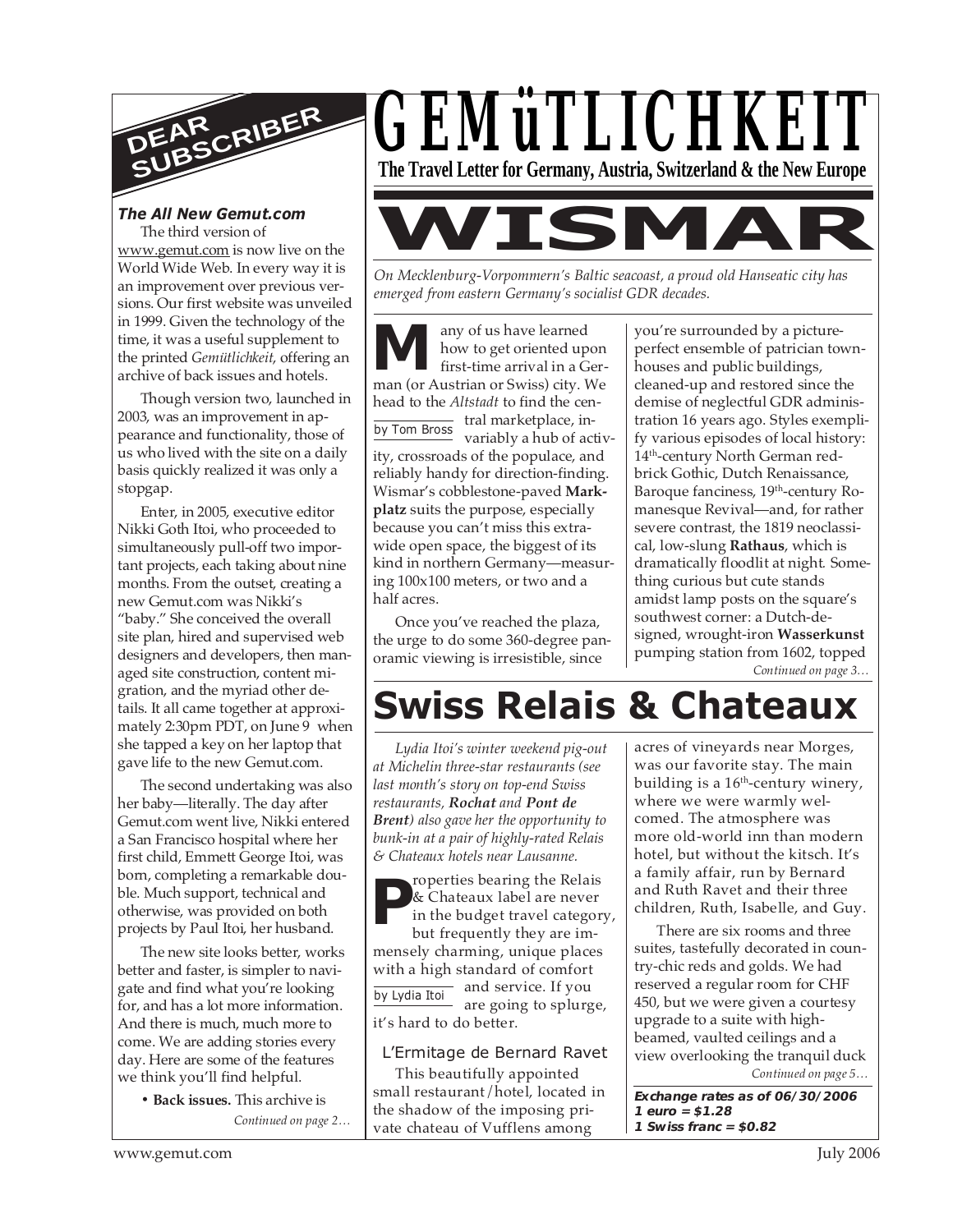## *DEAR SUBSCRIBER Continued from page 1*

now entirely in PDF, a format that allows subscribers to download and print the issues in their original format. Right now that's every back issue from January 1993 to July 2005, almost 13 years of *Gemütlichkeit*. (We don't put back issues up on the site until they are a year old.) First, log-in as a subscriber (see the box on this page for log-in and password codes), then click "Back issue archive" under "Browse Travel Stories."

**• Hotel Database/Reviews.** This is an evolving feature but currently more than 1,100 hotels are listed here. Most have links to the hotel's website and to an e-mail form to request info or a make a reservation directly with the hotel. About 500 have written descriptions, and more will be added. Clicking "Hotel Reviews" at the top of the Gemut.com page takes you to the hotel database page and from there you can search by country, city or price level, or combinations thereof. Alternatively, you can type any search criteria city, hotel name, etc. — in the keyword box at the top of the page.

**• Travel Services.** Order rail passes online (target date on this is the end of July), obtain a car rental or air fare quote, reserve hotel rooms almost anywhere in Europe with our Venere hotel booking engine, or purchase guidebooks and maps, luggage, travel clothing and gear at 10 to 20% off by using the discount code gemut2006 at

www.travelessentials.com Access via the right-navigation of the main page and click on the required service.

**• Deals and discounts.** Check Gemut.com frequently for timesensitive travel news and specials on car rental, air fare, cruise, and hotel deals that have a short window of opportunity. At press time, for example, we posted the special summer rate offered by Munich's **Hotel Acanthus** (see page 7).

**• Other stuff.** Want to know the price of gas in Germany? Need today's value of the euro vs. the dollar? Both numbers can be found in the lower right hand corner of Gemut.com's main page.

We're loading more content on a daily basis and have plans for online polls, forums, subscriber hotel reviews, and a lot more.

**• Advertisers.** Here, I'd like to make a somewhat delicate point. In the almost 20 years of *Gemütlichkeit*, we have never raised our annual rate to an existing subscriber. Rest assured, today's new subscribers shell out more than those who joined us in the late 80s; but those 80s and 90s subscribers are still offered their original price at renewal. Yes, the number of issues per year was reduced to 10, but a one-year renewal still costs the same as it did 20 years ago. In those 20 years, postage — by far our biggest expense — has virtually doubled. The cost of paper, printing and travel, too, are all substantially higher. Gemut.com is a

significant expense that just eight years ago did not exist.

I won't bore you with the financial realities of publishing a niche travel newsletter. Suffice to say, they are harsh and the ranks have thinned considerably. Newsletters on England (four that I know of), China, Switzerland, Italy, Ireland, and the Caribbean, are gone. *Consumer Reports Travel Newsletter*, with the most subscribers of any travel newsletter in history, gave up the ghost not long after 9/11. All that remain, that I am aware of, are *La Belle France* (\$85 per year), *Hideaway Report* (\$125 per year), *Passport* (\$99 per year) and *Gemütlichkeit* (\$59).

Don't mistake this as a "poor me" cry; we've done well. But without the supplementary income from the travel services we provide — car rental, rail passes, air tickets, cruise bookings, itinerary planning — *Gemütlichkeit* could not exist at its *Continued on page 8…*

## **Using Gemütlichkeit**

• Hotel prices listed are for one night. Discounts are often available for longer stays.

• All hotel prices include breakfast unless otherwise noted.

• Local European telephone area codes carry the "0" required for in-country dialing. To phone establishments from outside the country, such as from the USA, do not dial the first "0".

## **Logging on to Our Website**

Back issues in PDF format from January 1993, except for the most recent 10, are available free to subscribers only at www.gemut.com (click on "Members"). To access the issues, enter the user name and password published in this space each month. The new codes are:

User Name: **wizr** Password: **5920**

| <b>GEMÜTLICHKEIT</b><br>Vol. 20, No. 6                                                                                                                                                                                                                                                                                                                                                            | <b>HOTEL RESTAURANT RATING KEY</b>                                                                                        |                                                                             |                                                                                                                                                            |                                                                             |
|---------------------------------------------------------------------------------------------------------------------------------------------------------------------------------------------------------------------------------------------------------------------------------------------------------------------------------------------------------------------------------------------------|---------------------------------------------------------------------------------------------------------------------------|-----------------------------------------------------------------------------|------------------------------------------------------------------------------------------------------------------------------------------------------------|-----------------------------------------------------------------------------|
| <b>July 2006</b><br>The Travel Letter for Germany, Austria, Switzerland & the New Europe                                                                                                                                                                                                                                                                                                          | <b>Rating Scale</b><br>Excellent                                                                                          | <b>Scale</b><br>$16 - 20$                                                   | <b>Restaurant Criteria</b><br>Food                                                                                                                         | 65%                                                                         |
| Robert H. & Elizabeth S. Bestor<br>Publishers:<br><b>Executive Editor:</b><br>Nikki Goth Itoi<br><b>Senior Writer:</b><br>Jim Johnson<br>Tom Bross, Roland Reimann<br>Contributors:                                                                                                                                                                                                               | Above Average<br>Average<br>Adequate<br>Unacceptable                                                                      | 12<br>- 15<br>$8 - 11$<br>4 -<br>$\cdot$ 3<br>0<br>$\overline{\phantom{a}}$ | Service<br>Atmosphere                                                                                                                                      | 20%<br>15%                                                                  |
| <b>Consulting Editor:</b><br>Thomas P. Bestor<br><b>Online Services:</b><br><b>Kurt Steffans</b><br><b>Subscriber Travel Services:</b><br>Andy Bestor, Laura Riedel<br>Gemütlichkeit (ISSN 10431756) is published 10 times each year by UpCountry<br>Publishing, 288 Ridge Road, Ashland OR 97520. TOLL FREE: 1-800/521-<br>6722 or 541/488-8462, fax: 541/488-8468, e-mail travel@gemut.com. Web | <b>Hotel Rating Criteria</b><br>People/Service<br>Location/Setting<br>Guestrooms<br>Public rooms<br>Facilities/Restaurant | 30%<br>15%<br>30%<br>5%<br>20%                                              | <b>Value Rating</b><br><b>Outstanding Value</b><br>Very Good Value<br>Average Value<br>Below Average Value<br>A Rip-Off                                    | <b>Scale</b><br>$17 - 20$<br>$12 - 16$<br>$9 - 11$<br>$-8$<br>5.<br>$0 - 4$ |
| site: www.gemut.com. Subscriptions are \$67 per year for 10 issues. While<br>every effort is made to provide correct information, the publishers can make<br>no guarantees regarding accuracy.<br><b>POSTMASTER: SEND ADDRESS CHANGES TO:</b><br>Gemütlichkeit, 288 Ridge Road., Ashland OR 97520                                                                                                 |                                                                                                                           |                                                                             | <b>Special @Designation</b><br>By virtue of location, decor, charm, warmth of management, or<br>combination thereof, an especially pleasant establishment. |                                                                             |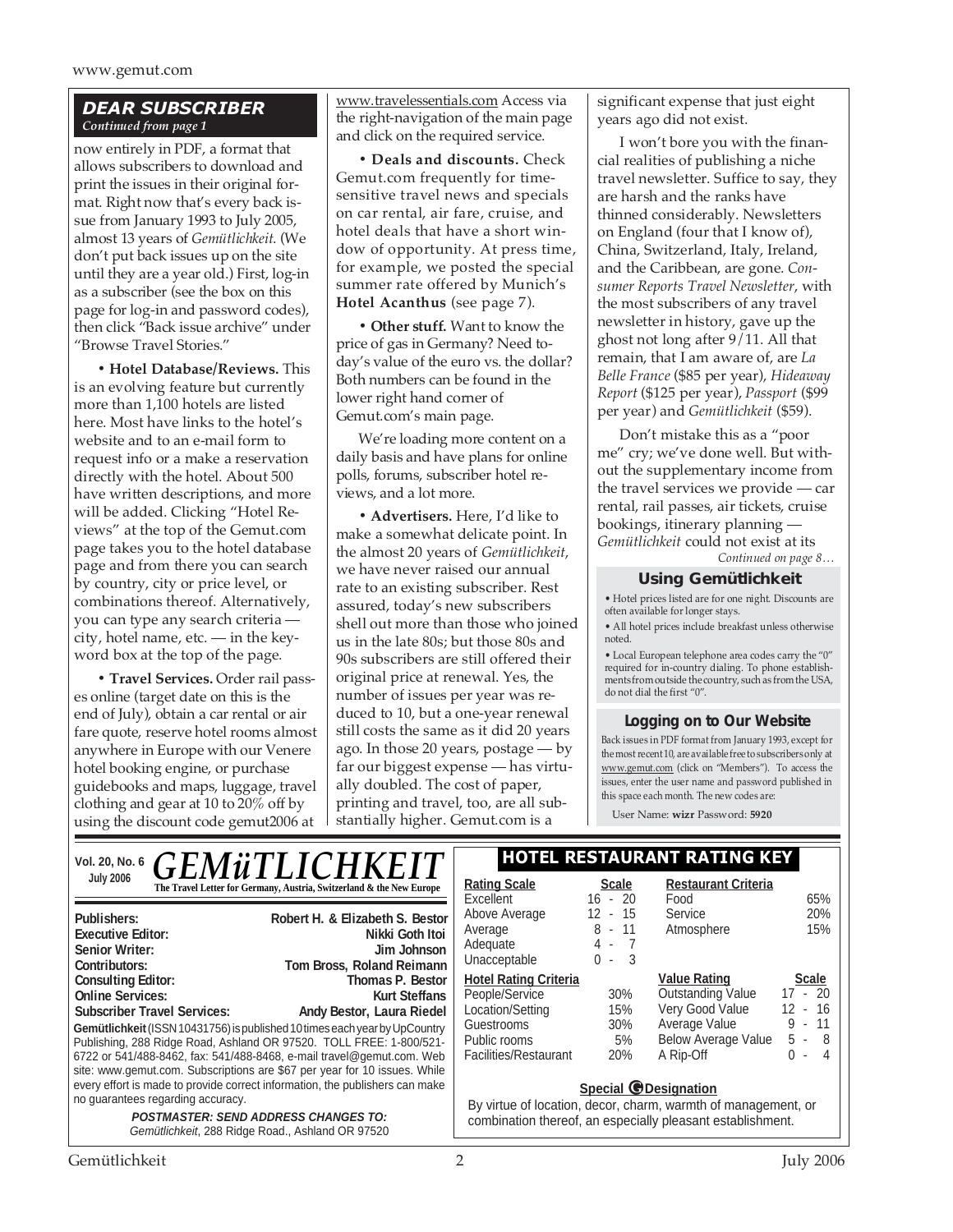by a curved bell roof.

But **Alter Schwede**, a 1380's mansion-turned-restaurant (in 1878), steals the show. Its six-tiered stepgabled façade sports dark-red brickwork in a filigreed pattern, accentuated—for extra ornamentation with black glazed *klinker* bricks.

### *Red-Brick High-Rises*

A quartet of mammoth, centuries-old brick church structures, "built sky-high to reach heaven," looms a few blocks from the marketplace. Reconstruction of war-ruined **St. Georgen** began six years ago, with four more needed for expected completion. The same wartime fate befell **St. Marien**, after which—in 1960—its gutted shell was dynamited by GDR officials intent upon "political correctness." What remains is the 80-meter-(262-ft.)-tall, peakedroof *Glockenspiel* tower, still Wismar's dominating medieval landmark. In **Heilige-Geist-Kirche**, Baroque paintings of Old Testament scenes adorn the ceiling and altar. Fortunately untouched by air raids, 14th-century **St. Nikolai** draws admirers to its 37-meter-(121-ft.)-high nave, supported by flying buttresses and illuminated by a dazzling rose window.

There's a good-enough reason for all this architectural flamboyance. In the early  $13<sup>th</sup>$  century, a founding membership in the Hanseatic League of seafaring merchants made Wismar an economic boom town. Its bayfront harbor on the deep-water Wismarbucht bustled with northern European shipping trade. The Hansa city also belonged to Sweden for two and a half centuries beginning in 1648. While strolling around, watch for large cartoonish **Schwedenköpfe**, sculpted heads depicting black-mustached Swedish noblemen, warily surveying local goings-on.

In the Town Hall's vaulted *Rathauskeller*, **Bilder einer Stadt** exhibits, artifacts, prints and photos give museum-goers a crash course in urban and regional history. The emphasis proudly focuses on *Innenstadt* Wismar's and Stralsund's co-designation four years ago as UNESCO

#### **Wismar Basics Population:** 45,414

**Elevation:** 2 meters (6.5 feet)

**Town charter:** 1229

**Visitor Information:** Tourist-Information Wismar, Am Markt 11, 23966 Wismar, tel. +49/03841/194 33, fax 03841/251 3091, touristinfo@wismar.de, www.wismar.de

#### **Driving Distances:**

| Hamburg         |                  | $112 \text{ km}$ 69 miles |
|-----------------|------------------|---------------------------|
| Lübeck          | 53 km            | 33 miles                  |
| Rostock         | $45 \mathrm{km}$ | 28 miles                  |
| Schwerin        | $30 \text{ km}$  | 18 miles                  |
| Stralsund/Rügen | 150 km           | 93 miles                  |
| Berlin          |                  | 250 km 155 miles          |
|                 |                  |                           |

The long-awaited completion of the full stretch of the A-20 *Autobahn* took place last December. Extending east-west near Mecklenburg-Vorpommern's Baltic (*Ostsee*) coast between Lübeck and Greifswald, it makes access to Wismar from both directions much speedier. To quickly reach the city from Berlin, take the A-24, then the A-241 via lakeside Schwerin.

 **Rail:** Regional Express from Berlin (2 hours, 57 minutes), Regional Express with InterCity connection from Hamburg (1 hour, 32 minutes), and Regional Express with InterCity connection from Frankfurt am Main (5 hours, 15 minutes).

**Air:** Lübeck-Blankenese and Rostock-Laage are the nearest airports.

**Guided Sightseeing:** Two-hour *Wismar Entdecken* (Discovery) city tours (€4 per adult) are comprehensive and insightful. Book at Wismar Tourist Information.

### **Major Events in 2007:**

• *Wismarer Hafentage* (international "tall ships" in the harbor; seafood, music, entertainment), June 8–10

• Folklore Festival, July 19–22

• Swedish Festival in the *Altstadt*, Aug. 17–19 • *Kunstverein* Arts & Crafts Market in Wismar's Town Hall, December 15–16

### World Heritage Sites.

## *Where Karstadt Began*

If you have an urge to go shopping, slim pickings locally mean you're better off in Lübeck or Rostock. Nevertheless, a few small specialty stores can be found on the sloping **Krämerstrasse** pedestrian lane, lined with beautiful step-gabled buildings. A modest-size **Karstadt** department store stands at the Krämerstrasse/Lübsche Strasse intersection. It is, in fact, the wellknown chain's head office; Rudolph Karstadt established his retail empire right here in Wismar in 1881.

Allied aircraft made it to Wismar in the spring of 1945 with two primary targets in their bombsights: the harbor facilities and the north-side Haffeld industrial district near the docks, where the Norddeutschen Dornier-Werke manufactured DO 17 planes for Hermann Göring's Luftwaffe. Turnerweg's winery cellars became a neighborhood air-raid shelter. Ironically, twin-engine Dorniers blitzed London earlier during World War II. More irony: Soviet troops used the flattened Haffeld grounds as a Cold War shooting range prior to their departure 13 years ago.

This northerly destination belongs on the agenda of any traveler who enjoys experiencing Germany's diversity. A rich seafaring legacy and imposing red-brick architectural landmarks make it a memorable stop.

## **Wismar Hotels**

## Steigenberger Stadt Hamburg

A respectable 19th-century *Gasthof* became a first-class hotel in 1953, leading ultimately to Steigenberger partnership four decades later. That was a smart corporate move, for Wismar was then on the cusp of a visitor upsurge, and its solidly built four-star property overlooks the sprawling marketplace from a corner vantage point. Above the skylit lobby, all 102 guestrooms are spacious and airy; hallways are carpeted in blue. A Finnish sauna is on the premises; as are an amiable cafè and **Am Markt,** a classy wine restaurant. Though used mainly for private group functions, the hotel's 14<sup>th</sup>century barrel-vaulted *Bierkeller* is worth mentioning, too.

**Daily Rates:** Singles €81–115 , doubles €104–135

**Contact:** Steigenberger Hotel Stadt Hamburg, Am Markt 24, 23966 Wismar, tel. +49/03841/2390, fax 03841/ 239 239, wismar@steigenberger.de, www.wismar.steigenberger.de. **Rating:** QUALITY 16/20, VALUE 15/20

## Hotel Alter Speicher

This cluster of six buildings functioned during bygone times as merchant's residence, warehouse, stables, and hayloft. Now, after laborious top-to-bottom renovation, guests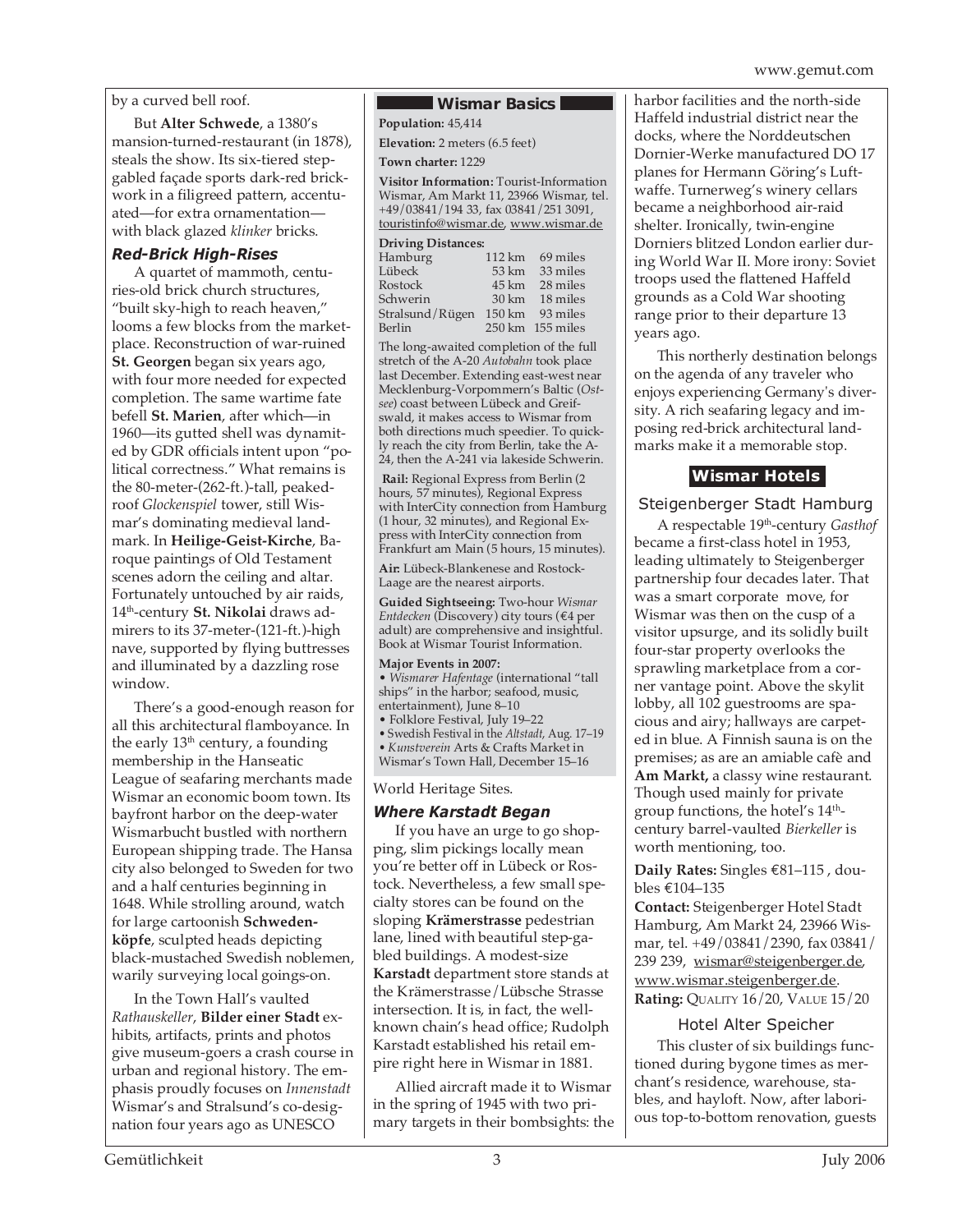#### www.gemut.com

can settle into recommendable four-star accommodations with the convenience of being merely two short blocks from the *Marktplatz*. Each of 75 rooms has its own size, layout, and decor. Amenities include sauna, solarium, courtyard terrace, and an underground garage. The **Felsengrotte** beer and wine cellar is well-stocked; thick wooden beams augment the rustic charm of the two-level **Galerierestaurant To'n Ossen,** specializing in regional Mecklenburg cooking.

**Daily Rates:** Singles €66–105, doubles €90–140, breakfast extra, €11. **Contact:** Hotel Alter Speicher, Bohrstrasse 12 & 12A, 23966 Wismar, tel. +49/03841/211 746, fax 03841/211 747, info-wismar@hotel-alterspeicher.de, www.hotel-alterspeicher.de. .

**Rating:** QUALITY 17/20, VALUE 15/20

Hotel Altes Brauhaus One of the city's old prewar breweries operated out of a circa-1550 structure, about midway between the St. Marien and Heilige-Geist churches. Now, under Marion Willert's ownership, we have a three-star hotel, entered by way of green and white fan-windowed double doors for access to a reception area where ivy plants cling to exposed brick walls. Fourteen guestrooms, each with flower-filled window boxes, are modestly proportioned but kept impeccably clean. **Zum kleinen Mönch,** the onsite restaurant, is a citywide favorite. A separate *Fruhstücksraum* features 18<sup>th</sup>-century Baroque paintings on its wood-paneled ceiling.

**Daily Rates:** Singles €45–50, doubles €70–85

**Contact:** Hotel Altes Brauhaus, Lübsche Strasse 37, 23966 Wismar, tel. +49/03841/211 416, fax 03841/211 418, info@brauhaus-wismar.com, www.brauhaus-wismar.com. **Rating:** QUALITY 12/20, VALUE 14/20

## Hotel Am Alten Hafen

If you are cost-conscious and feeling "seaworthy," this three-star option with its colorful window shutters stands right on the edge of a harbor inlet, directly adjacent to the historic step-gabled brick custom house. The 40-room hotel, opened in 1966, is by no means remote in compact Wismar; walking time to the city center amounts to just 10 minutes or so. No-frills sleeping and bathroom quarters are snug and frugal. Both bistro and restaurant are *gemütlich* hangouts. Weather permitting, you can order meals and drinks on the wind-sheltered courtyard.

**Daily Rates:** Singles €46–67, doubles €62–82.

**Contact:** Hotel Am Alten Hafen, Spiegelberg 61–65, 23966 Wismar, tel. +49/03841/4260, fax 03841/426 666, hotelamaltenhafen@freenet.de, www.hotel-am-alten-hafen.de. **Rating:** QUALITY 11/20, VALUE 13/20

## Other Accommodations

Ask at the tourist office about *Pensionen* and *Gästezimmer* availabilities in the *Altstadt* and vicinity. Such family-run establishments are plentiful. If you have a car, reasonably priced beach and lake resorts beckon, too. **Wohlenberg** and **Boltenhagen** are venerable beachfront resort communities on Wismar's western outskirts. Not far south of town, Mecklenburg-Western Pomeranian countryside pleasures include lake resorts on the **Neuklostersee**. East of Wismar, the Rügen-like island of **Poel** attracts travelers to waterfront lodgings in picturesque old thatched-roofed fishing villages—notably **Timmendorf** and **Kirchdorf**.

## **Wismar Restaurants**

Many of Wismar's chefs habitually browse the harborside fish market each Saturday because seafood comes with the territory. Scan menus for such fresh delicacies as *Schollen* (flounder), *Heilbutt* (halibut), *Brathering* (fried, marinated herring) and the truly Baltic-Germanic *Rollmops* variation (pickled herring). From nearby Mecklenburg lake country comes justas-fresh *Seehecht* (pike).

#### Alter Schwede Admirers come from afar to en-

joy the cuisine and unfailingly gra-

cious service of Alter Schwede. After gazing at the marvelous exterior, choose an umbrella-shaded outdoor table or step inside. Old World atmospherics include scale-model Hanseatic sailing ships dangling from ceiling timbers, brickwork galore, paintings, vintage photos, and a massive fireplace. Multilingual German-English menus prove that the introverted GDR days are long gone. Seafood selections (€8.80–12.80) anchor the menu. For alternatives, consider the *Rippenbraten* with red cabbage (€11.80) or Mecklenburg duck stuffed with prunes, apples, and raisins ( $€13.80$ ).

**Contact:** Restaurant Alter Schwede, Am Markt 19, 23966 Wismar, tel. +49/03841/283 552, fax 03841/283 588.

**Rating:** QUALITY 16/20, VALUE 17/20

## Zum Weinberg

You might be surprised to come upon not one but two superior-class restaurants in such a small, ex-GDR city. Alter Schwede's worthy rival, occupying a narrow 14<sup>th</sup>-century Renaissance edifice replete with black oak woodwork, stained-glass windows, and painted rafters, has been serving food and wine since 1575. Narrowness results in intimacy, both at street level and on the upstairs balcony. The Mixdorf family, in charge since 1997, runs the place with obvious affection and expertise. Indulge in a seafood meal (€8.90–14.90) or a *mecklenburgisch* meat speciality (€8.30–13.30).

**Contact:** Restaurant Zum Weinberg, Hinter dem Rathaus 3, 23966 Wismar, tel. +49/03841/283 550, fax 03841/226 963, restaurant@weinberg-wismar.de, www.weinberg-wismar.de. .

**Rating:** QUALITY 16/20, VALUE 18/20

## Brauhaus am Lohberg

A harborfront mini-"restaurant row" includes this half-timbered *Fachwerk* survivor from 1452 (when 183 full-fledged breweries thrived in Wismar and vicinity). In what was handsomely transformed into a casual house brewery five and a half centuries later, patrons can choose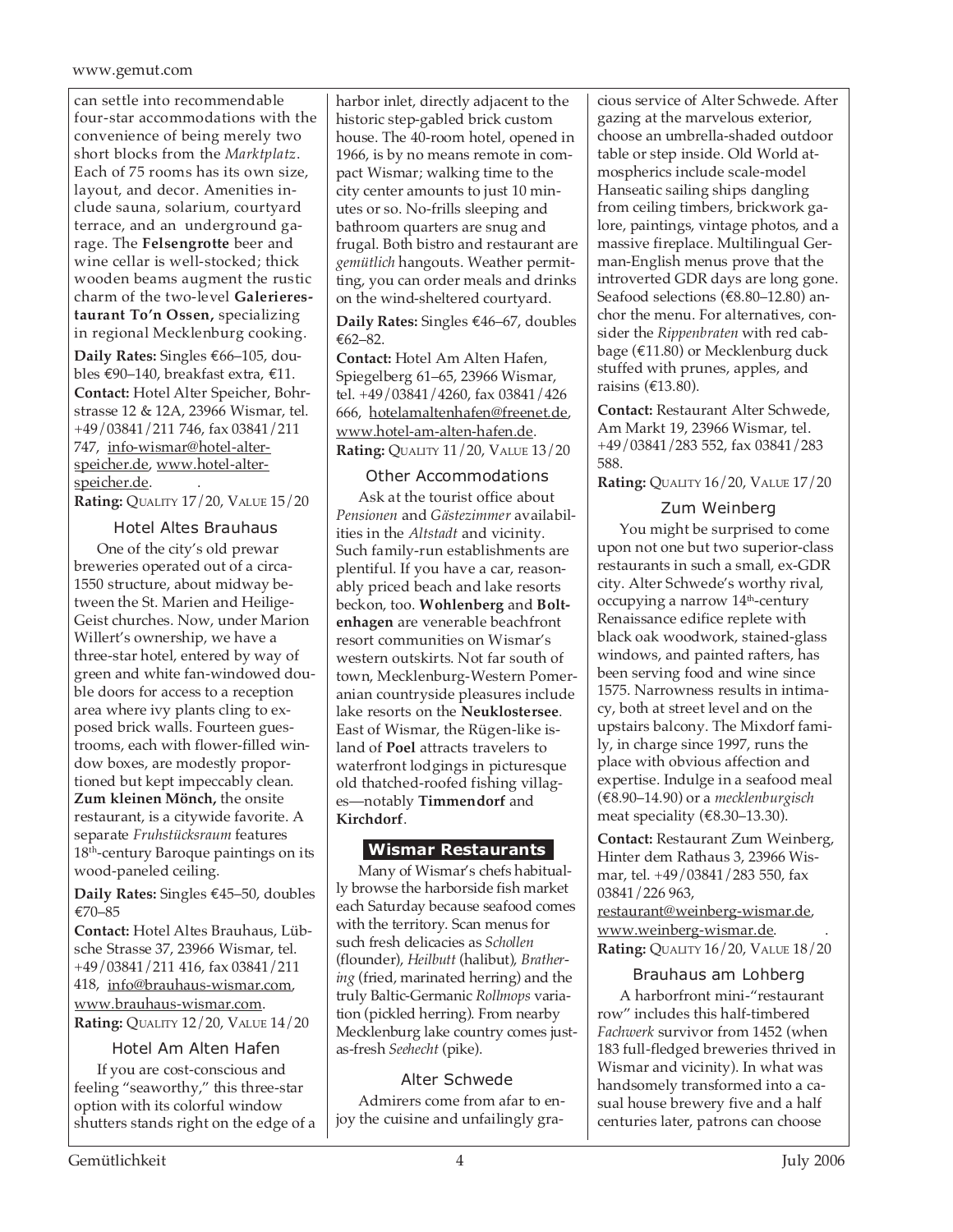from six different kinds of beer accompanied by heaping portions of food. For instance: stewed *Sauerfleisch* with fried potatoes (€8) and beer-doused *goulasch* with Mecklenburg-style dumplings (€8.30). Among tasty fish-and-salad-andpotato dishes are a sea bass fillet  $(€9.50)$  and sea salmon (€9.10).

**Contact:** Brauhaus am Lohberg, Kleiner Hohe Strasse 15, Wismar, tel. +49/03841/250 238, fax 03841/282 888, info@brahhaus-wismar.de, www.brauhaus-wismar.de. **Rating: QUALITY 13/20, VALUE 16/20** 

## Reuterhaus

Facing the marketplace from its street-corner location, this high-gabled building—nicely done up in lemon yellow with white trimmings—has a 300-year history and began its existence as a distinguished restaurant in 1849. Two cozy dining rooms feature the original hand-carved dark furnishings and paneling, plus walls decorated with rows of blue Delft tiles and evocative pictures of prewar Wismar. Well-prepared, graciously served meat and seafood dinners range from €14.50–20.

**Contact:** Reuterhaus, Am Markt 19, Wismar, tel. +49/03841/222 30, fax 03841/222 324.

**Rating:** QUALITY 12/20, VALUE 15/20

## Konditorei Favorites

For *Kafeee und Kuchen*, breakfast, light luncheon: **Café Lissi** (Grossschmiedestrasse 1); **Caféhaus No. 15** (Lübsche Strasse 15); **Café Hegede** (Am Markt 5); **Café & Rösterei Especial** (Sargmacherstrasse 8), **Zur** M **Reblaus** (Neustadt 9).

## *RELAIS & CHATEAUX Continued from page 1*

pond. The room was furnished with antiques, including a doll-filled vintage baby carriage and an old picnic table. The bathroom had a tiled shower and a rather old-fashioned toilet, all charmingly appointed for a weekend in the country. But for die-hard road warriors, the hotel is also equipped with wireless Internet access throughout. Rooms are non-smoking, but

there is a cigar lounge.

L'Ermitage specializes in serving as a base camp for outdoorsy fun—hiking, biking, sailing, fishing, hunting, waterskiing, even polo. There is a children's program available, and a golf course eight miles away. However, in February, only eating and chilling out sounded appealing, although we did take a walk through the vineyards and the village. (The impressive chateau is a private residence, but it can be enjoyed from the outside.) A fire was blazing in the old stone fireplace, and comfortable chairs and a wellstocked humidor invited us to linger. A small bodega in the reception offers treats from the highly regarded kitchen as well as the awardwinning house wines.

Unfortunately, we were only able to put the kitchen through its paces for breakfast. It's a cozy affair, served fireside in the tearoom lounge. There were about 20 tiny bowls filled with a mini smorgasbord of fruits, cereals, and yogurts, as well as slices of artisanal processed meats and a selection of local cheeses. The restaurant has two Michelin stars and consistently places at the top of the "Top 100" list of best restaurants in Switzerland, so we'll be sure to grab a bite there next time.

(You can read editor Bob Bestor's review of his weekend at L'Ermitage des Ravet at *www.gemut.com*. Under "Browse Travel Stories," click "Read about Switzerland," and then click "Switzerland Restaurants.")

**Contact:** L'Ermitage de Bernard Ravet**,** Route du Village, 26 Vufflensle-Chateau, tel. +41/0218/046 868, fax 022 240, lermitage@relaischateaux.com,

www.ravet.ch; closed Sunday and Monday and at Christmas. **Daily Rates:** Doubles CHF 450 **Rating:** QUALITY 17/20, VALUE 17/20

## **Auberge du Raisin**

Auberge du Raisin is another well-appointed Relais & Chateau restaurant/hotel where we missed the eats but enjoyed the sleep. Located in the heart of the lakeside resort town of Cully, between Lausanne

and Vevey and 44 miles from Geneva airport, it was our base while visiting Pont de Brent. Unofficial hotel parking is in the main square. We were instructed to put the hotel brochure on the dashboard and hope for the best, since the local cops usually don't ticket hotel guests. A refreshingly laid-back attitude for Switzerland, we thought.

Inside, the décor is classical elegance verging on the formal for a provincial inn, all creams and blond woods and panelled ceilings hung with chandeliers. Service was again friendly and welcoming, extending even to pets. The main surprise was that no room in the hotel seems to have a view of the lake, even though it is only a few steps away. (There is a building in between, blocking the view.) Since it directly fronts the main square of this small but rather elegant town, the setting does not feel like a country inn.

There are seven rooms for CHF 350 and two suites at CHF 490–580, which includes a hearty breakfast. Each room is different, named for the famous people that have patron-

## **Key Websites for the Traveler**

**• www.gemut.com** Gateway site for travelers to Germanic Europe, including car rental, rail passes, hotel bookings, traveler feedback, travel tips, and past issues (free access to back issues for subscribers; see log-on info on page 2).

**• www.viamichelin.com** The Michelin database of hotels and restaurants, plus great interactive trip planning tools

**• www.travelessentials.com** Guidebooks, maps, travel accessories, luggage, all at 10 percent off for subscribers. Use discount code gemut2006.

**• www.webflyer.com** Informative frequent-flyer forums make this a must for air travelers

**• bahn.hafas.de/bin/query.exe/en** German rail website, with train schedules throughout Europe, as well as Germany

**• www.sbb.ch/index\_e.htm** Swiss and European rail schedules

**• www.ski-europe.com** Top Web resource for skiers with much data on Alpine resorts

**• www.myswitzerland.com** Website of Switzerland's national tourist authority

**• www.germany-tourism.de** Germany's national tourist authority

**• www.austria.info/us** Austria's national tourist authority

**• www.historicgermany.com** Website for an alliance of historic German cities

**• www.thetravelinsider.info** Info on electronic devices used by travelers — cell phones, computers, etc.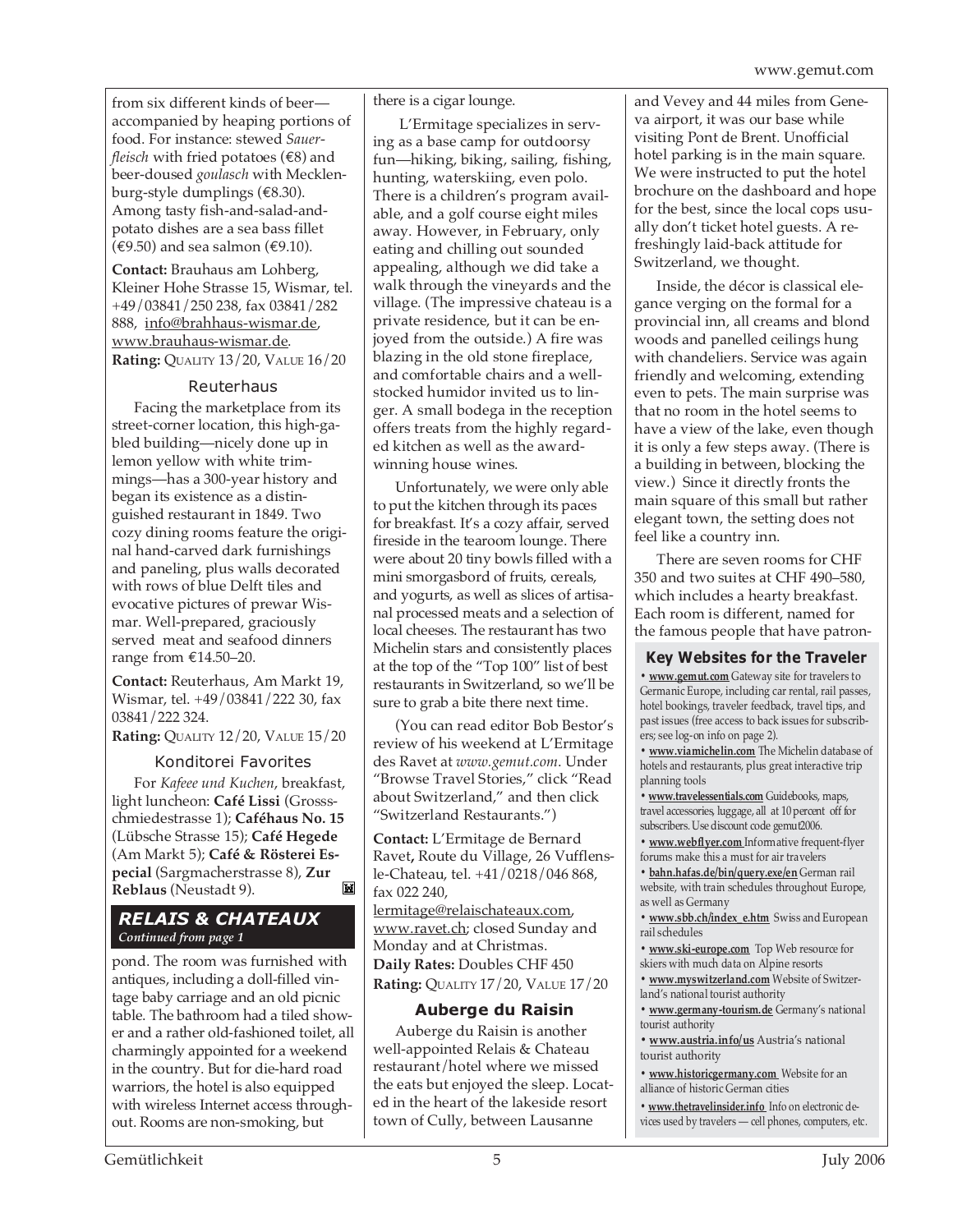#### www.gemut.com

ized the inn over the years. Ours was a spacious corner room with a large, airy white bathroom with a big bathtub. High windows with stately lace curtains overlooked the main street, and there was plenty of space for a comfortable cream-colored sofa and chairs. The queen-sized bed was luxuriously furnished with a heavy tapestry duvet. Some rooms have beamed ceilings and fireplaces, so it pays to ask to view the rooms while checking in. Modem connections, concierge, and babysitting services are available.

In addition to summer outdoor activities, the hotel offers cooking classes with chef Adolfo Blokbergen. The restaurant is on the ground floor directly off the reception and is known for its classic cuisine and good wine list featuring both French and rare local vintages. Menu prices range from CHF 89–198.

A lavish breakfast is included and was served in the cheerful rear dining room at large round tables overlooking a small terrace patio. We were checking out early to drive to the airport, but they whipped up plates of eggs, cheese and country sausages, pastries and jam as well as coffee and freshsqueezed orange juice right away. There was also a warm bowl of rustic muesli and dried fruit to ward off the chill. This was the perfect send-off after a marathon gourmet weekend in the Vaud.

**Contact:** Auberge du Raisin, 1, Place de l'Hotel-de-Ville, CH-1096 Cully, tel. +41/021/799 21 31, fax 799 25 01, raisin@relaischateaux.com, open all year.

**Daily Rates:** Doubles CHF 350, suites CHF 89–198 **Ratings:** QUALITY 16/20, VALUE 14/20

## **Readers' Forum**

## *Südtirol Find*

We just stayed 18 nights at the wonderful **Hotel der Pünthof** (I-39022 Algund bei Meran, Steinachstr. 25 Via Steinach, tel. +39/0473/ 448553, fax 449919, info@puenthof, www.puenthof.com), very near

Meran in the Südtirol, the German-speaking part of northern Italy.

This area belonged to Austria prior to World War I and is still more Austrian than Italian. Every sign is printed in both languages, and where we stayed (Algund/ Lagundo) the German language, customs and dress prevail. The entire area around Meran is very historic with more castles than any other area in Europe. Some notables include **Schloss Juval** and **Churburg**. Juval is owned by Reinhold Messner, the first person to climb Mt. Everest without oxygen.

The Pünthof is the best hotel of any trip to Europe and this was our 14th. It is a converted farmhouse that has seen 400 years of Wolf family ownership. Alex and Gertrude Wolf, the present owners, both speak good English. She handles most of the inside activities and he the outside. He was on the Italian bobsled team at the Lake Placid and Calgary Winter Olympics.

There are 12 very attractive rooms in the main building and a few cottages around the grounds. We had the first floor tower room with large fireplace and huge chandelier and loved it. The two breakfast rooms are very attractive and when the weather is warm one can sit outside on a terrace overlooking a beautiful, landscaped yard, garden gazebo, pool with snack bar, and the mountains beyond.

We got a 5% discount because of the length of our stay, but can't figure out why the prices are so low. Per person room rate range in price from €48 to €59, including breakfast and all taxes. The holiday apartments with kitchen facilities — two to four rooms plus bath — are priced for two persons at €72 to €89 per night. Breakfast is not included and extra persons are €10 per night.

The drive from the Munich Airport to Algund is about three and one-half hours, Autobahn all the way.

This is special place. We will return.

> WILLIAM H. WOOD III HOBE SOUND FL

## *Rochat Dissenter*

I read with interest (and astonishment) the June issue's review of **Restaurant Philippe Rochat** in Crissier. About five years ago, we had the pleasure of dining at Chez Rochat, fascinated with the thought of returning to the venue over which Fredy Girardet had presided in the 1980s. Our evening in 1985 at Girardet had been as good as it gets. The fare was every bit as good as the best we've had and probably better. That includes a myriad of places, including **Taillevent** and other three-star gems. What stood out was the ambience and the sheer level of unpretentious pleasure; only **Troisgros** (which was great fun) came close in that respect.

Our 2001 visit to Rochat came about a week after a meal at Marc Veyrat's lakeside retreat in Veyrier, France. Our visit to M. Veyrat's restaurant was extraordinary in all respects, partially due to the setting on the western side of Lake Annecy and certainly due to the highly unusual fare. **La Maison de Marc Veyrat** was a very tough act to follow and, in our opinion, Rochat didn't come close.

In most respects, Rochat earned his three-star status. What was missing, however, was personality. When Girardet ran the show, the restaurant had great spirit and a wonderful feeling of enjoyment. With Rochat in charge, however, the restaurant has become sterile. On paper, it gets the grades. But in person, there's definitely something missing. At this level, one should expect outstanding food AND an outstanding experience. We couldn't have been more bored. The only clue to the possibility of the latter was Lydia's reference to "hushed Swiss formality." Her review needed to go beyond the food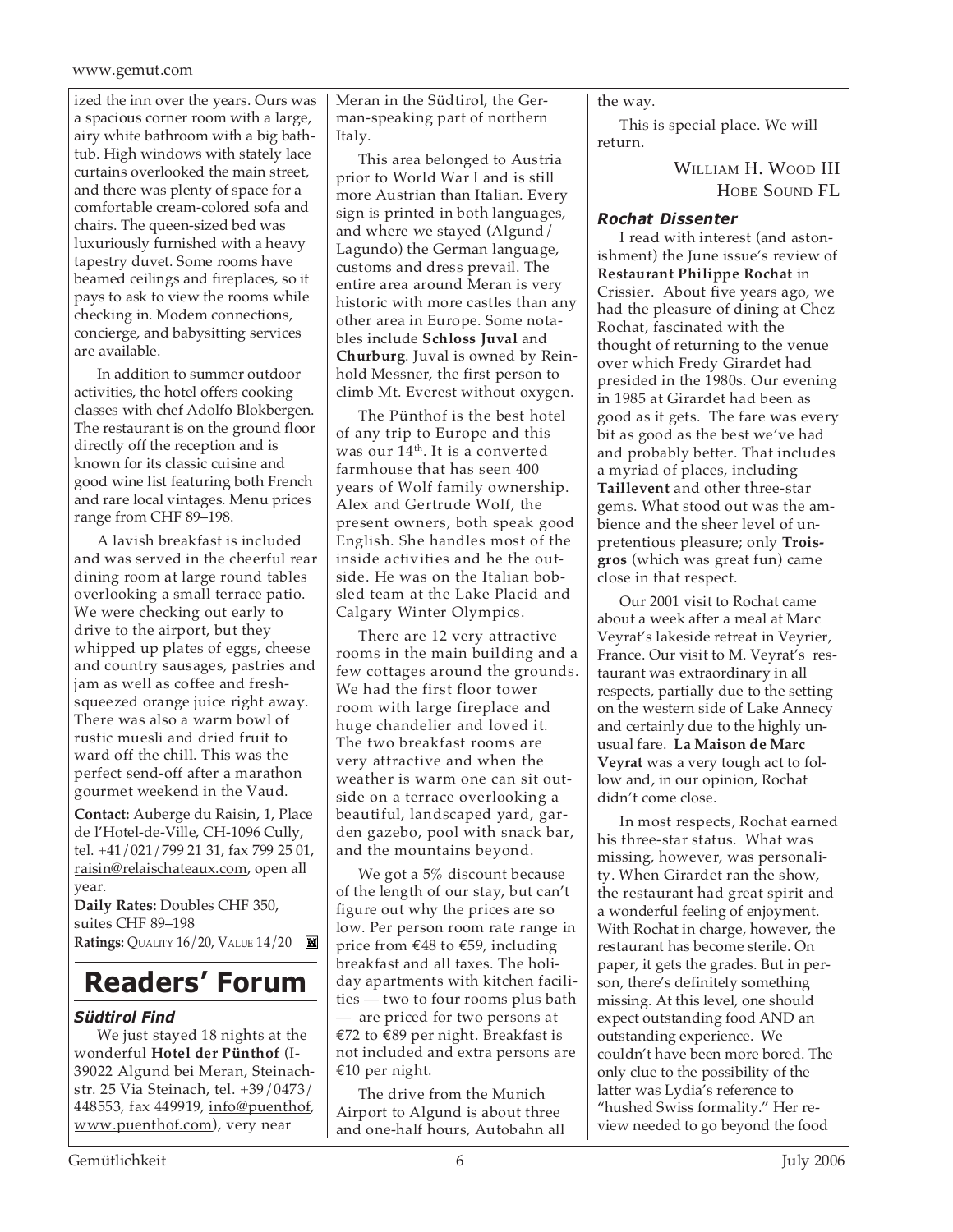to the total experience and, unfortunately, it really did not.

RUSSELL WAYNE

VIA E-MAIL

## *Rochat Supporter*

Someone loaned me a copy of your fine newsletter so that I could read Ms. Itoi's review. I found it directly on the mark with respect to **Philippe Rochat**. My wife and I have spent more money dining in Michelin two and three-star establishments throughout Europe than I care to think about. I'm somewhat ashamed to admit that in the last 30 years, we've gotten to most of them. The obviously talented Ms. Itoi is right-on when she says Michelin tends to look the other way when its fabled three-star restaurants begin to slip, especially if they are in France. Michelin seems to hold restaurants in Switzerland and, in particular, Germany, to a higher standard. Rochat's rating is deserved. Its food and ambience surpass the Girardet I knew (years before the third star was lost in 1997): which was more a place to brag about having been to than a serious restaurant attracting a clientele of knowledgeable food lovers, which, in my view, Rochat does.

I have bypassed **Pont de Brent** on the advice of Swiss friends and now your publication has confirmed their wisdom.

ROBERT FORBES MERRIWEATHER NEW YORK, NY

## *Opposes East Coverage*

Although I respect reader Tom Reese's request for coverage of Poland, Czech Republic, et al, it seems to this longtime subscriber that there remain countless destinations within Germany, Austria, and Switzerland that are yet to covered.

BILL POLCARI

MEDFORD MA *(Editor's note: Such as this month's lead story, Wismar.)*

*Breakup Long Flights*

This might be a subject worth discussion.

Some travelers have difficulty

with very long flights (10-12 hours). Arthritis and other problems get in the way.

Is there a way to break up a long flight to Europe into shorter segments, with stops of 2-3 hours, without horrible connections (such as in London)? Some have suggested a break in Iceland, but that requires an overnight stay. Travel via the Canary Islands? Other approaches?

> DAVID BORCK ARLINGTON HEIGHTS, IL

## *Swabian Castle*

Enjoyed your tour of the Swabian Alb in the June issue. I have seen most of these places while visiting with relatives nearby and your calls are right on the money. One place not mentioned, and not on the route you took, but still within the Swabian Alb, is in the vicinity of Göppingen, the capitol of the Holy Roman Empire under Friedrich Barbarossa. The view from his ancient castle ruins, **Hohenstaufen**, of the foothills and other castles on neighboring hills is worth a detour.

> ROGER JONES BROOMALL, PA

## *Saved by Travelers Checks*

In a recent issue you strongly endorsed using ATMs as the preferred method of changing money. I certainly agree. As always, however, the adage of not putting your eggs in one basket applies. In September 2003, my wife and I were in Switzerland when hurricane Isabelle struck the U.S. East Coast. Financial communications apparently were disrupted, and we and other Americans we met found that our ATM card would not work. The machines were unavailable for about four days. Fortunately, we carried some travelers checks, as well as credit cards.

> JEFFREY MYERS-HAYER ALEXANDRIA VA

## *Travelers Checks Save Again*

On a recent trip to Lithuania. I didn't have any local currency because I erroneously thought the

country used euros. When I arrived from Poland I had a meager amount of euros and expected to get money with my ATM card. Lo and behold, no ATM machine of any bank in Lithuania would take my ATM card. It just said that it would not connect with my bank or something to that effect. Fortunately I did have traveler's checks and was able cash them without having to pay an excessive charge. When I got back to Poland, my ATM card worked perfectly again.

> RUSSELL N. SACCO VIA E-MAIL

## **News/Deals**

■ **Bern Hotel Specials:** This summer, 11 hotels in Bern have agreed to run 3 for 2 specials, for a savings of CHF 70-210 on standard double and single rooms. For example, the Best Western **Hotel Bären**, a comfortable business-style hotel in the city center is offering standard doubles for CHF 231, for a savings of CHF 98. The **Innere Enge**, a *Gemütlichkeit* top pick among Bern hotels, has doubles for CHF 235, amounting to a savings of CHF 125. Check the full hotel listing and rate table under special offers at the Bern tourism website: http:// www.berninfo.com/en

■ **Summer Deal in Munich:** A favorite Munich hotel of *Gemütlichkeit* readers, the pleasant 36-room **Acanthus** (An Der Hauptfeuerwache 14, Munich, tel. +49/089/23 18 800, fax 26 07 364, acanthus@t-online.de , www.acanthushotel.de) has announced a July and August special rate of  $\epsilon$ 75 for single rooms and  $\epsilon$ 95 for doubles. The price includes all taxes plus buffet breakfast.

On a somewhat relatively quiet, tree-lined street, steps from the Sendlinger Tor and a 10-minute walk to the Marienplatz via pedestrian-only Sendlingerstrasse, the Acanthus is located in a neighborhood of interesting shops and restaurants. The main railway station is also about a 10-minute walk.

Two categories of guestrooms are